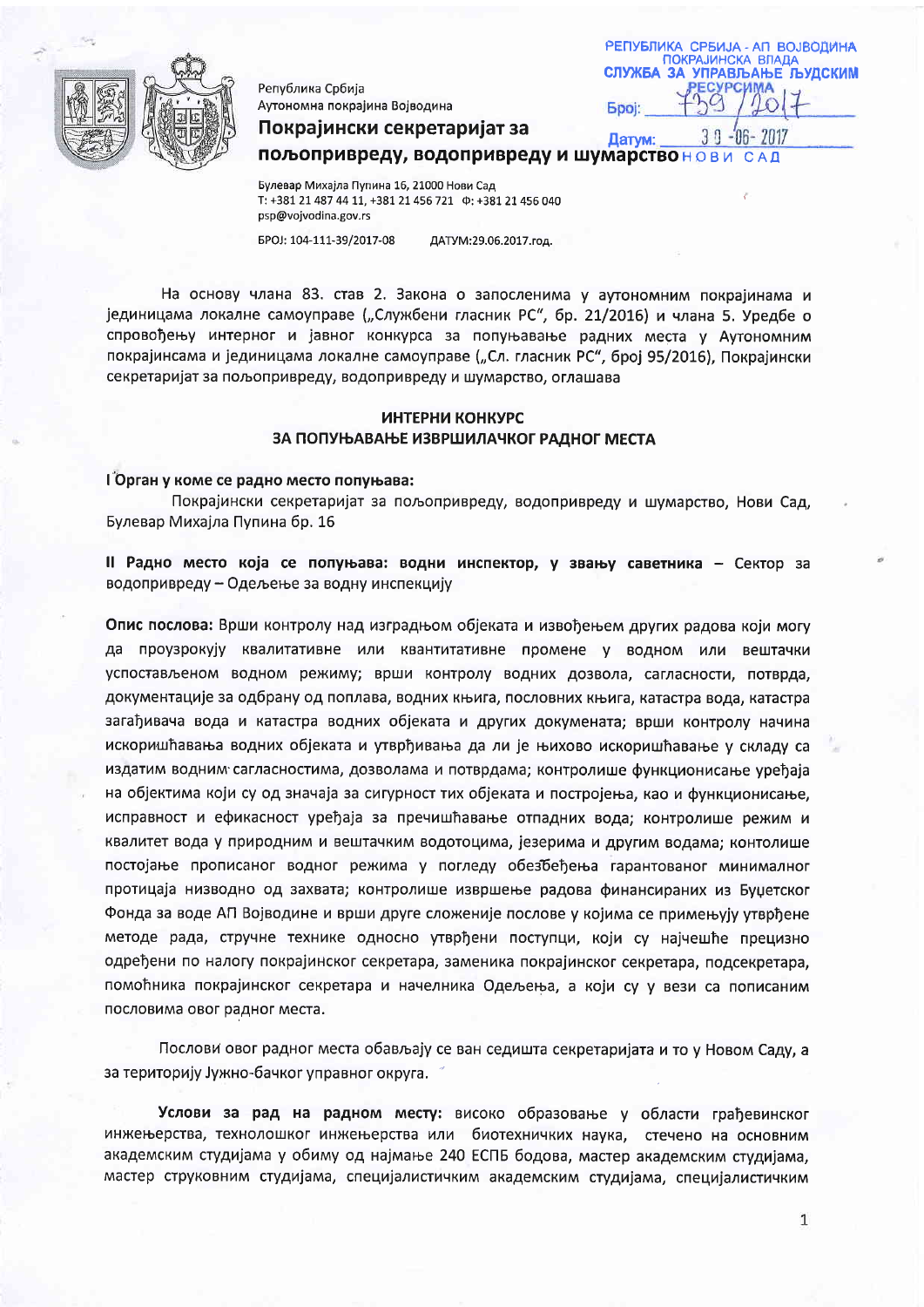струковним студијама, односно на основним студијама у трајању од четири године или специјалистичким студијама на факултету, и познавање метода рада, поступака и стручних техника које се стиче радним искуством у струци од најмање три године, положен државни стручни испит као и вештина да се при решавању сложених стручних проблема стечена знања примене, основни ниво оспособљености за рад на рачунару и пробни рад од шест месеци и положен испит за инспектора.

У изборном поступку проверавају се: познавање рада на рачунару (провера ће се извршити практичним радом на рачунару), а уколико кандидат поседује уверење о познавању рада на рачунару, у том случају се не проверава практичан рад на рачунару; стручна знања, односно познавање Закона о водама, Закона о инспекцијском надзору, Закона о општем управном поступку - проверавају се усмено и вештина комуникације - усмено.

IV Рок у коме се подносе пријаве на интерни конкурс је осам дана, почиње да тече 04. 07. 2017. године и истиче 11.07. 2017. године.

V Лице које је задужено за давање обавештења о интерном конкурсу: Оливера Крчо, тел: 021/487-4120.

VI Адреса на коју се подноси пријава за интерни конкурс: Покрајински секретаријат за пољопривреду, водопривреду и шумарство, Нови Сад, Булевар Михајла Пупина 16, са назнаком "интерни конкурс за водног инспектора".

VII Датум оглашавања: 03.07.2017. године.

# VIII Докази који се прилажу уз пријаву на интерни конкурс:

- 1. Доказ о стручној спреми према условима (оригинал или оверена фотокопија дипломе којом се потврђује стручна спрема)
- 2. доказ о положеном стручном испиту за рад у државним органима (оригинал или оверена фотокопија)
- 3. Фотокопија доказа о најмање три године радног искуства у струци (потврда, решење и други акти којима се доказује на којим пословима, у ком периоду и са којом стручном спремом је стечено радно искуство):
- 4. уверење о оспобљености за рад на рачунару (оригинал или оверена фотокопија), уколико је кандидат поседује;
- 5. решење о распоређивању, односно решење да је службеник нераспоређен (оригинал или оверена фотокопија).
- 6. Доказ о положеном испиту за инспекторе (оригинал или оверену фотокопију) или доказ да кандидат на дан ступања на снагу Закона о инспекцијском надзору (29.04.2015.године) има најмање седам година радног искуства на пословима инспекцијског надзора (потврда, решење и други акти којима се доказује на којим пословима и у ком периоду је кандидат обављао послове инспекцијског надзора)

### НАПОМЕНА:

Одредбом чл. 9. ст. 3. и 4. и 103. Закона о општем управном поступку ("Службени гласник РС", број 18/2016) прописано је, између осталог, да су органи у обавези да по службеној дужности, када је то неопходно за одлучивање, у складу са законским роковима, бесплатно размењују, врше увид, обрађују и прибављају личне податке о чињеницама садржаним у службеним евиденцијама, осим ако странка изричито изјави да ће податке прибавити сама.

Доказ који се прилаже уз пријаву на интерни конкурс, а о којем се води службена евиденција је уверење о положеном стручном испиту за рад у државним органима.

 $\overline{2}$